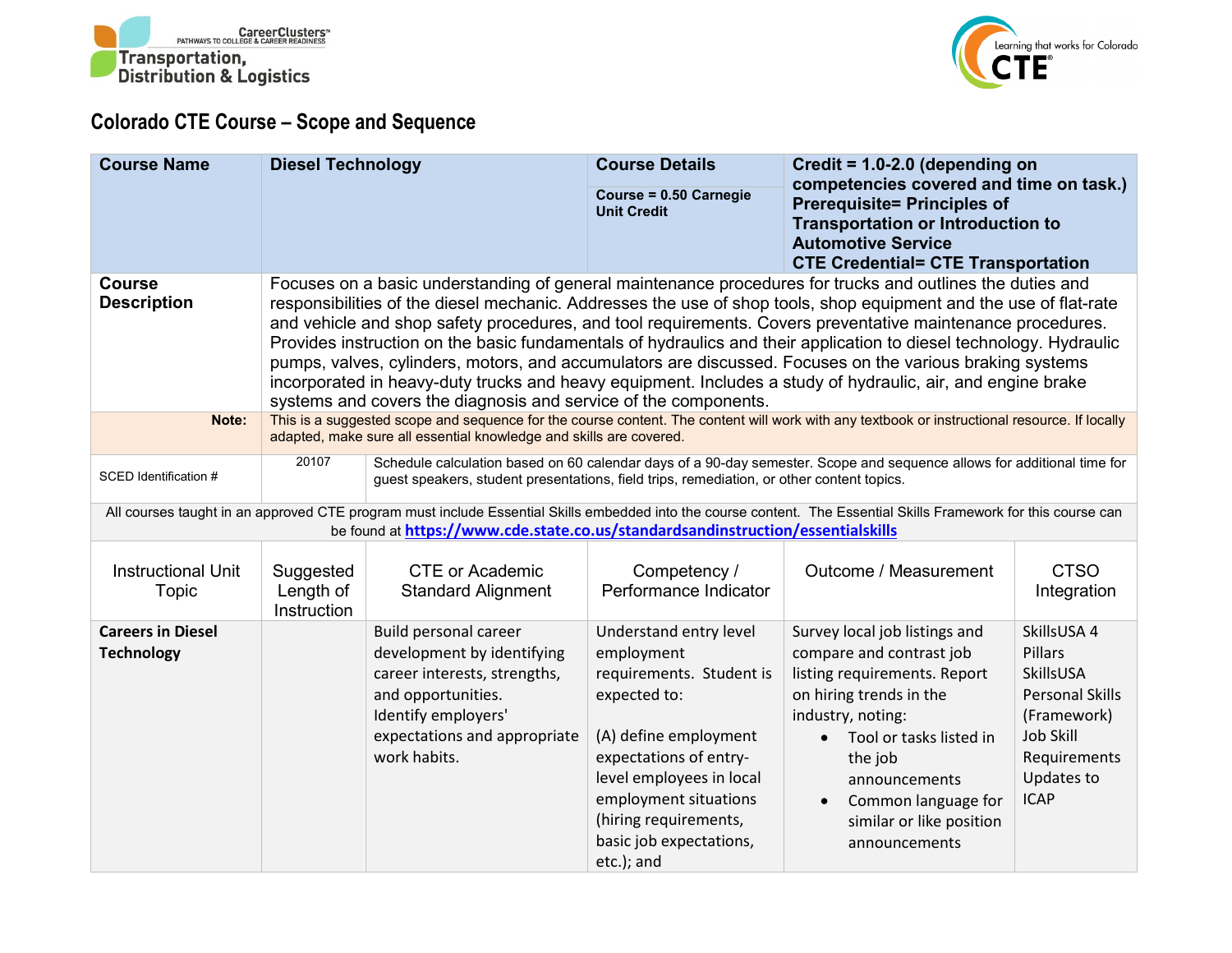



|               |                                                                                                                                                                                                                                              | (B) discuss industry<br>certification<br>opportunities and their<br>requirements.                                                                                                                                                                                                                                                                                  | Common entry-level<br>requirements<br>(education, training,<br>certifications, physical<br>requirements, etc.)<br>Pay scale variations<br>Local employment<br>opportunities,<br>including<br>entrepreneurship<br>opportunities, and<br>certification<br>requirements for the<br>field of diesel<br>technology.                                                                                                                                                                                                                                                                                |                   |
|---------------|----------------------------------------------------------------------------------------------------------------------------------------------------------------------------------------------------------------------------------------------|--------------------------------------------------------------------------------------------------------------------------------------------------------------------------------------------------------------------------------------------------------------------------------------------------------------------------------------------------------------------|-----------------------------------------------------------------------------------------------------------------------------------------------------------------------------------------------------------------------------------------------------------------------------------------------------------------------------------------------------------------------------------------------------------------------------------------------------------------------------------------------------------------------------------------------------------------------------------------------|-------------------|
| <b>Safety</b> | Understand professional<br>safety standards as required<br>by business and industry.<br>Demonstrate knowledge and<br>skills related to health and<br>safety in the workplace.<br>Perform safety examinations<br>and maintain safety records. | Student demonstrates<br>industry expectations for<br>shop and personal safety.<br>Student is expected to:<br>(A) identify and properly<br>use, maintain, and store<br>diesel service hand tools,<br>power tools, and shop<br>equipment, and<br>(B) demonstrate<br>continuous awareness of<br>potential hazards to self<br>and others and respond<br>appropriately. | Identify and demonstrate<br>knowledge of how to utilize<br>marked safety areas and<br>equipment, such as location<br>and use of eye wash stations;<br>types of fire extinguishers and<br>other fire safety equipment;<br>posted evacuation routes; and<br>proper ventilation procedures<br>for working within the<br>lab/shop area.<br>Comply with the required use<br>of safety glasses, ear<br>protection, gloves,<br>appropriate clothing, and<br>shoes during lab/shop<br>activities; demonstrate<br>knowledge of procedures for<br>securing hair and jewelry for<br>lab/shop activities. | Obtain OSHA<br>10 |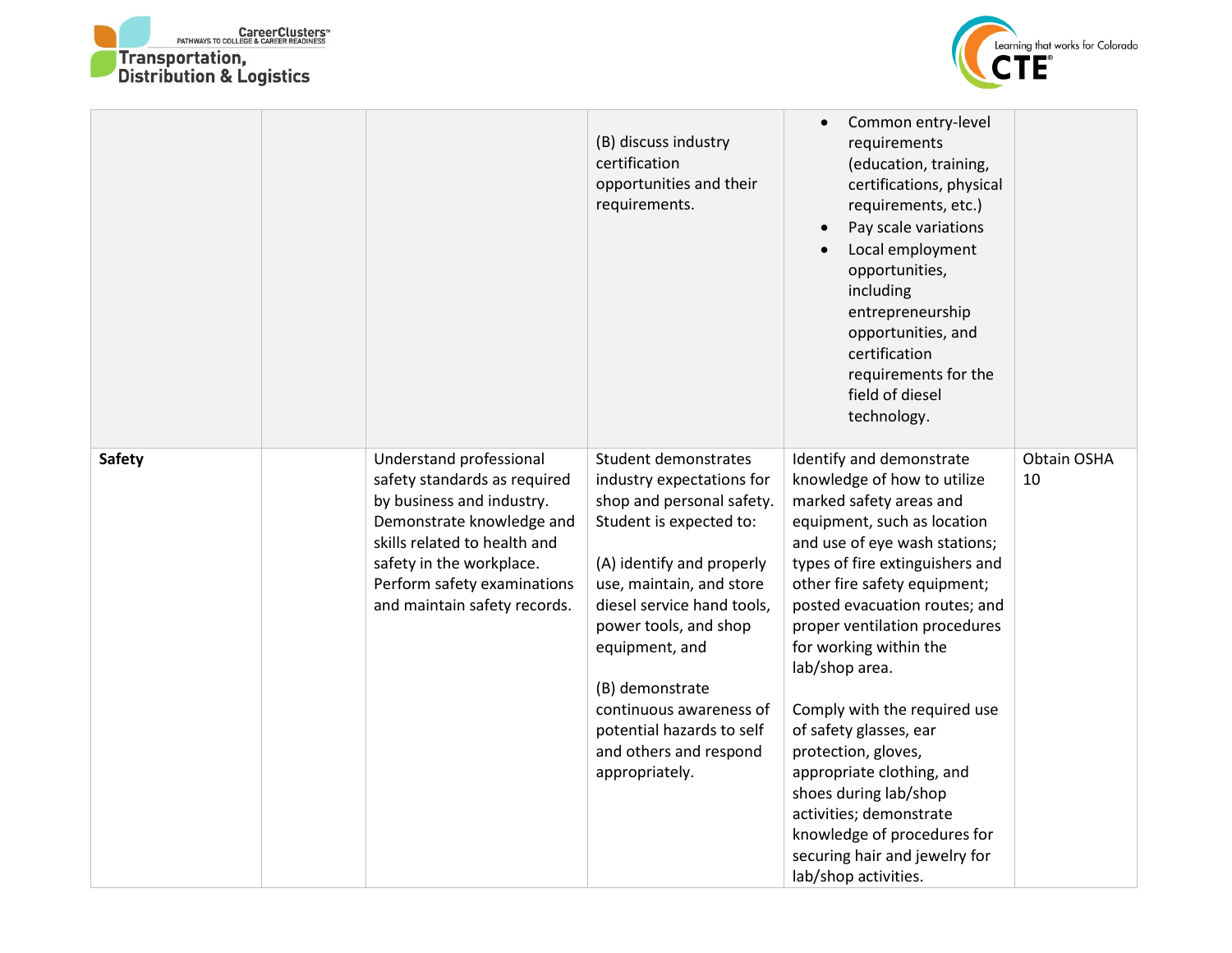



|                                             |                                                                                                                                                                                                                                                                       |                                                                                                                                                                                                                                                                                                                                                                                                                                                                                                                    | Locate and demonstrate<br>knowledge of safety data<br>sheets (SDS).<br>Adhere to responsibilities,<br>regulations, and Occupational<br>Safety & Health<br>Administration (OSHA) policies<br>to protect coworkers and<br>bystanders from hazards;<br>report accidents and observed<br>hazards; and comply with<br>emergency response<br>procedures. |                                                  |
|---------------------------------------------|-----------------------------------------------------------------------------------------------------------------------------------------------------------------------------------------------------------------------------------------------------------------------|--------------------------------------------------------------------------------------------------------------------------------------------------------------------------------------------------------------------------------------------------------------------------------------------------------------------------------------------------------------------------------------------------------------------------------------------------------------------------------------------------------------------|----------------------------------------------------------------------------------------------------------------------------------------------------------------------------------------------------------------------------------------------------------------------------------------------------------------------------------------------------|--------------------------------------------------|
| <b>Diesel Engines and</b><br><b>Systems</b> | Use tools, equipment, and<br>machines to safely measure,<br>test, diagnose, and analyze<br>components and systems<br>(e.g., electrical and electronic<br>circuits, alternating- and<br>direct-current applications,<br>fluid/hydraulic and<br>air/pneumatic systems). | The student<br>demonstrates technical<br>knowledge and skills of<br>diesel equipment<br>technology. The student<br>is expected to:<br>(A) describe the function<br>of the major components<br>of diesel-powered<br>vehicles such as engines,<br>fuel injection systems,<br>lubrication, cooling,<br>electrical, air-<br>conditioning systems, air<br>induction, exhaust, and<br>emissions;<br>(B) describe the function<br>of the chassis<br>components such as<br>braking, steering,<br>transmission, drivetrain, | See NATEF Task list for<br>additional tasks                                                                                                                                                                                                                                                                                                        | SkillsUSA<br>Diesel<br>Technology<br>Competition |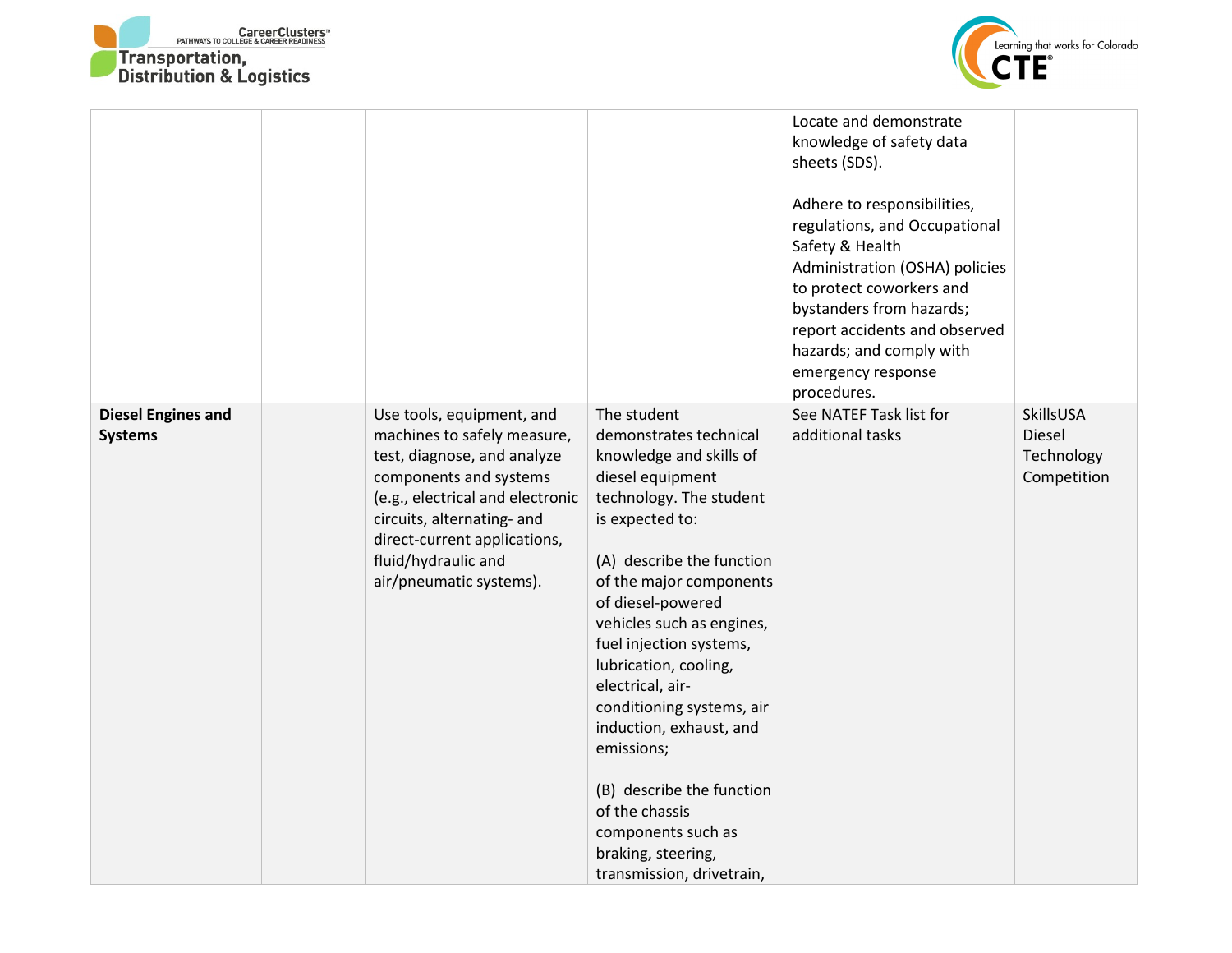



|                                              |                                                                                                                                                                                                                                                                                                                                                                  | suspension systems,<br>pneumatics, and<br>hydraulics;<br>(C) locate, read, and<br>interpret documents<br>such as schematics,<br>charts, diagrams, graphs,<br>parts catalogs, and<br>service-repair<br>information and technical<br>bulletins; and<br>(D) demonstrate<br>precision measurement<br>procedures to diagnose<br>component wear,<br>compare measurements<br>to published<br>specifications, and<br>determine necessary<br>repairs. |                                                                                                                                                                                                                                                                                                                                       |
|----------------------------------------------|------------------------------------------------------------------------------------------------------------------------------------------------------------------------------------------------------------------------------------------------------------------------------------------------------------------------------------------------------------------|----------------------------------------------------------------------------------------------------------------------------------------------------------------------------------------------------------------------------------------------------------------------------------------------------------------------------------------------------------------------------------------------------------------------------------------------|---------------------------------------------------------------------------------------------------------------------------------------------------------------------------------------------------------------------------------------------------------------------------------------------------------------------------------------|
| <b>Diesel Service Tools</b><br>and Equipment | Use scientific principles in<br>relation to chemical,<br>mechanical, and physical<br>functions for various engine<br>and vehicle systems.<br>Use tools, equipment, and<br>machines to safely measure,<br>test, diagnose, and analyze<br>components and systems<br>(e.g., electrical and electronic<br>circuits, alternating- and<br>direct-current applications, | The student learns the<br>functions and<br>applications of the tools,<br>equipment, technologies,<br>and materials used in<br>diesel equipment service.<br>The student is expected<br>to:<br>(A) describe and<br>demonstrate the safe<br>use of hand and<br>power tools and<br>equipment                                                                                                                                                     | Demonstrate safe use and<br>application of diesel service<br>tools:<br>Identify appropriate<br>$\bullet$<br>tools and their usage<br>in diesel service<br>applications<br>Identify standard and<br>metric designation<br>Demonstrate safe<br>handling and use of<br>appropriate tools<br>Demonstrate proper<br>cleaning, storage, and |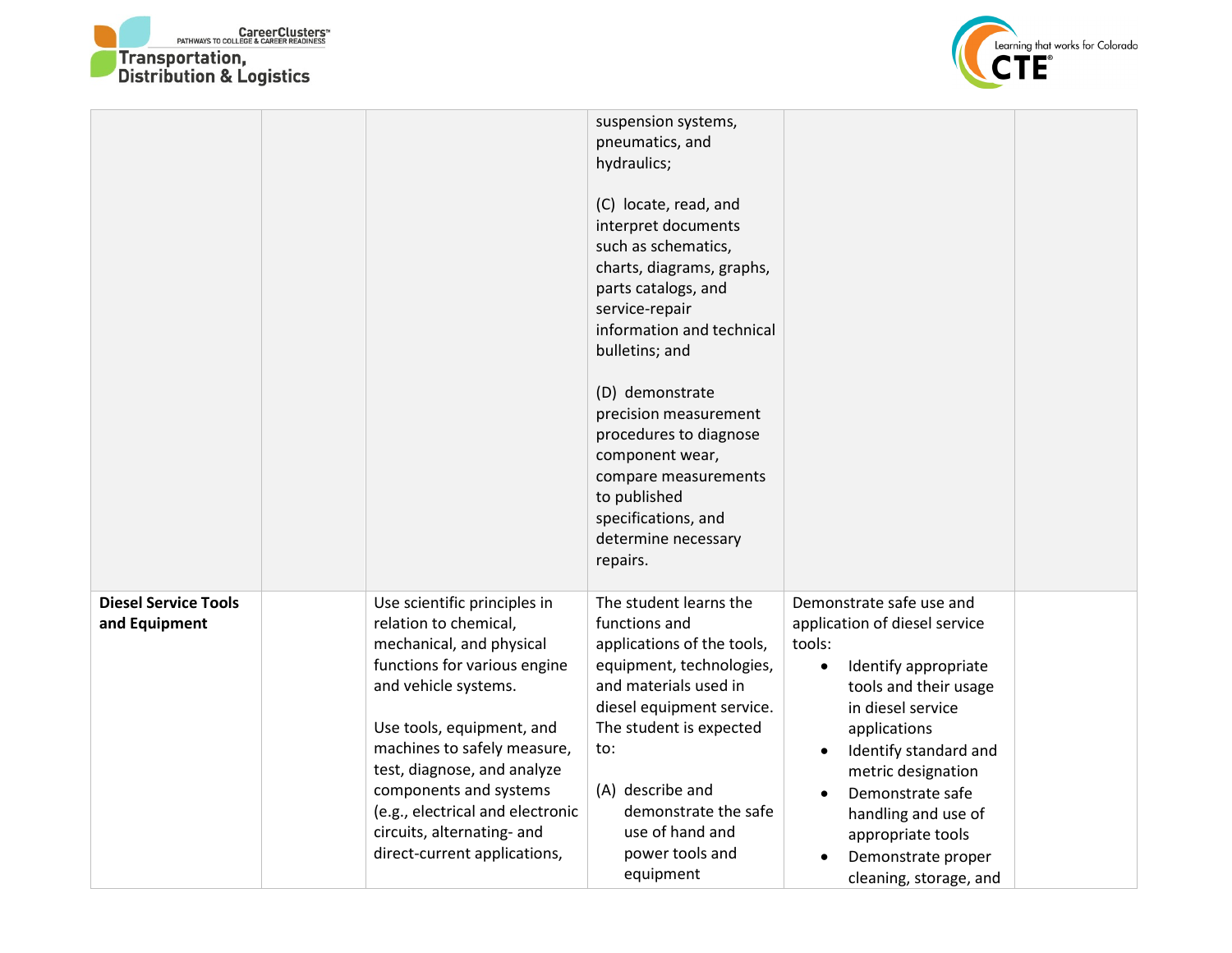



|                                                                        | fluid/hydraulic and<br>air/pneumatic systems).<br>Demonstrate the practice of<br>personal and occupational<br>safety and protecting the<br>environment by using<br>materials and processes in<br>accordance with<br>manufacturer and industry<br>standards.                                                                                                               | commonly used in<br>the diesel equipment<br>field;<br>(B) discuss the proper<br>handling and disposal<br>of environmentally<br>hazardous materials<br>generated in the<br>service of diesel<br>equipment;<br>(C) describe new and<br>emerging diesel<br>technologies;<br>(D) identify and perform<br>the use of diagnostic<br>tools and equipment;<br>and<br>(E) describe<br>hydraulic/pneumatic<br>properties, controls,<br>and safety. | maintenance of tools<br>and equipment<br>Demonstrate proper<br>$\bullet$<br>use of precision<br>measuring tools (i.e.,<br>micrometer, dial-<br>indicator, dial-caliper)                                                                                                                                                                                                                                                                   |  |
|------------------------------------------------------------------------|---------------------------------------------------------------------------------------------------------------------------------------------------------------------------------------------------------------------------------------------------------------------------------------------------------------------------------------------------------------------------|------------------------------------------------------------------------------------------------------------------------------------------------------------------------------------------------------------------------------------------------------------------------------------------------------------------------------------------------------------------------------------------------------------------------------------------|-------------------------------------------------------------------------------------------------------------------------------------------------------------------------------------------------------------------------------------------------------------------------------------------------------------------------------------------------------------------------------------------------------------------------------------------|--|
| <b>General Service and</b><br><b>Maintenance</b><br><b>Information</b> | Perform and document<br>maintenance procedures in<br>accordance with the<br>recommendations of the<br>manufacturer.<br>Communicate the<br>procedures and practices of<br>various manufacturers<br>regarding service, repair, and<br>maintenance schedules.<br>Use reference books,<br>technical service bulletins,<br>and other documents and<br>materials related to the | The student applies the<br>technical knowledge and<br>skills of diesel equipment<br>technology to simulated<br>or actual work situations.<br>The student is expected<br>to:<br>(A) describe the parts<br>management<br>procedures such as<br>ordering, stocking,<br>and locating parts;                                                                                                                                                  | Perform general engine<br>maintenance, diagnosis,<br>service, and repair in<br>accordance with portable<br>national industry standards,<br>such as the National<br><b>Automotive Technicians</b><br><b>Education Foundation and the</b><br><b>Equipment and Engine</b><br><b>Training Council. (See NATEF</b><br>Task list for additional tasks).<br>Identify and use vehicle<br>service information to prepare<br>a vehicle for service: |  |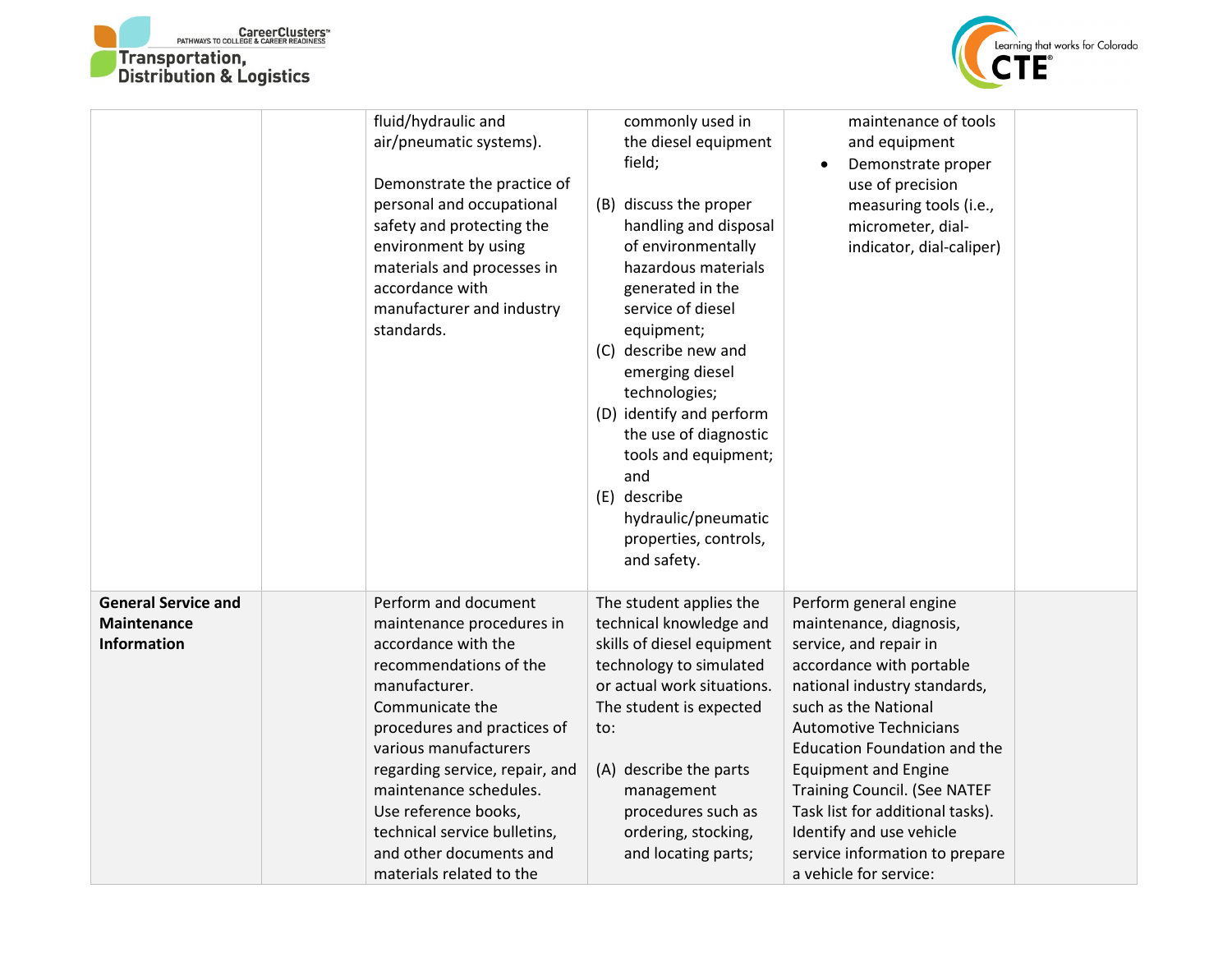

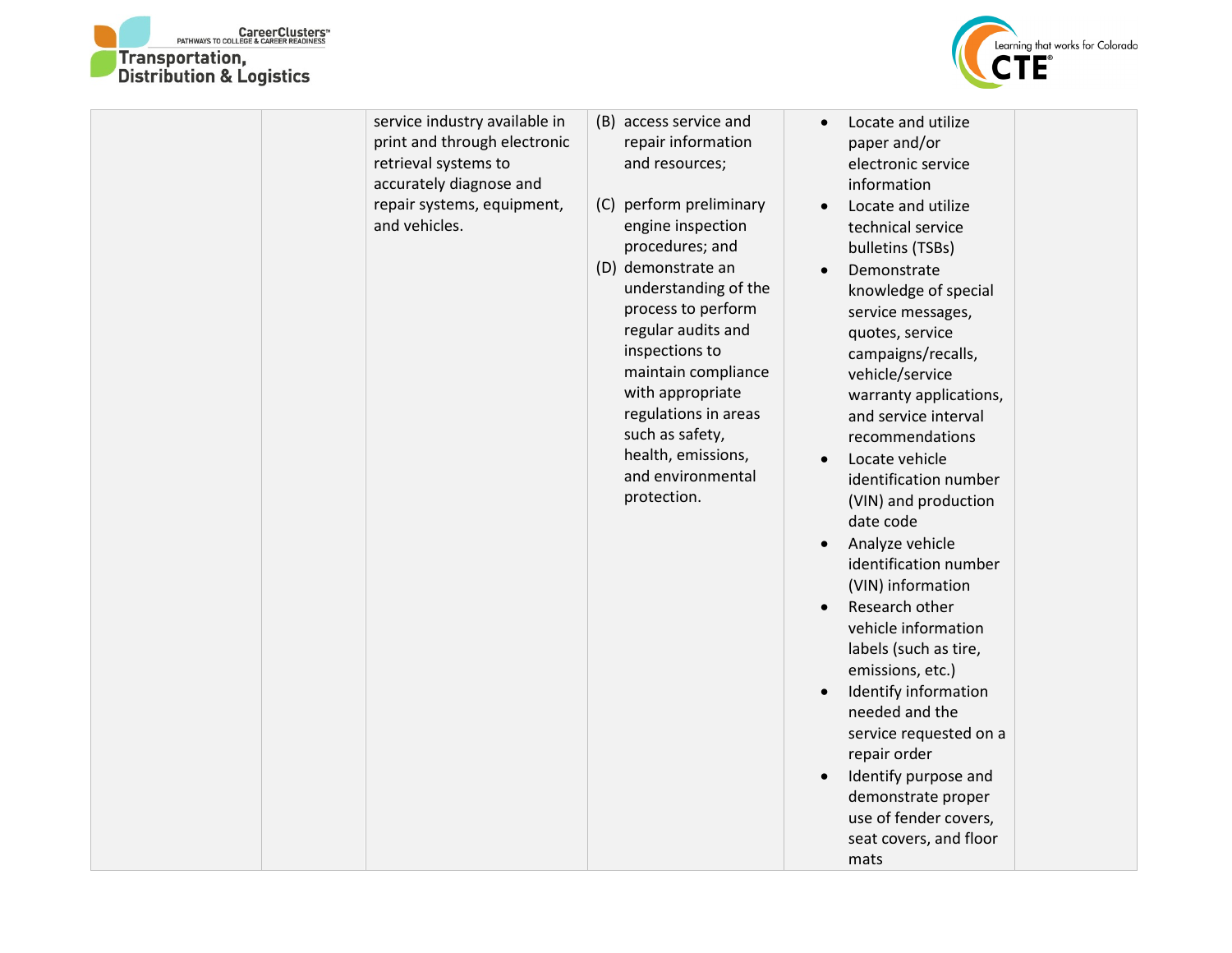



|                                                                                                     |                                                                                                                                                                                                                                                                                                                                     |                                                                                                                                                                                          | Demonstrate use of<br>$\bullet$<br>the three C's<br>(concern, cause, and<br>correction)<br>Review vehicle service<br>$\bullet$<br>history<br>Complete work order<br>$\bullet$<br>to include customer<br>information, vehicle<br>identifying<br>information, customer<br>concern, related<br>service history, cause,<br>and correction                                                                                                                                |  |
|-----------------------------------------------------------------------------------------------------|-------------------------------------------------------------------------------------------------------------------------------------------------------------------------------------------------------------------------------------------------------------------------------------------------------------------------------------|------------------------------------------------------------------------------------------------------------------------------------------------------------------------------------------|----------------------------------------------------------------------------------------------------------------------------------------------------------------------------------------------------------------------------------------------------------------------------------------------------------------------------------------------------------------------------------------------------------------------------------------------------------------------|--|
| <b>Engine Components:</b><br><b>Cylinder Head and</b><br><b>Valve Train; Engine</b><br><b>Block</b> | Apply essential technical<br>knowledge and skills<br>common to professions in<br>the diesel repair and service<br>sector, following industry<br>recommended procedures<br>when performing technical<br>tasks.<br>Use tools, equipment, and<br>machines to safely measure,<br>test, diagnose, and analyze<br>components and systems. | Understand and apply<br>technical skills to diesel<br>engine services. Student<br>is expected to:<br>(A) identify engine<br>components; and<br>(B) assess engine<br>systems for service. | Engine Inspection:<br>Check engine<br>$\bullet$<br>starting/operation,<br>record idle and<br>governed rpm<br>Inspect belts,<br>$\bullet$<br>tensioners, and<br>pulleys; check and<br>adjust belt tension;<br>check belt alignment<br>Check engine oil level<br>and condition; check<br>dipstick seal<br>Inspect engine<br>mounts for looseness<br>and deterioration<br>Check engine for oil,<br>coolant, air, fuel, and<br>exhaust leaks (engine<br>off and running) |  |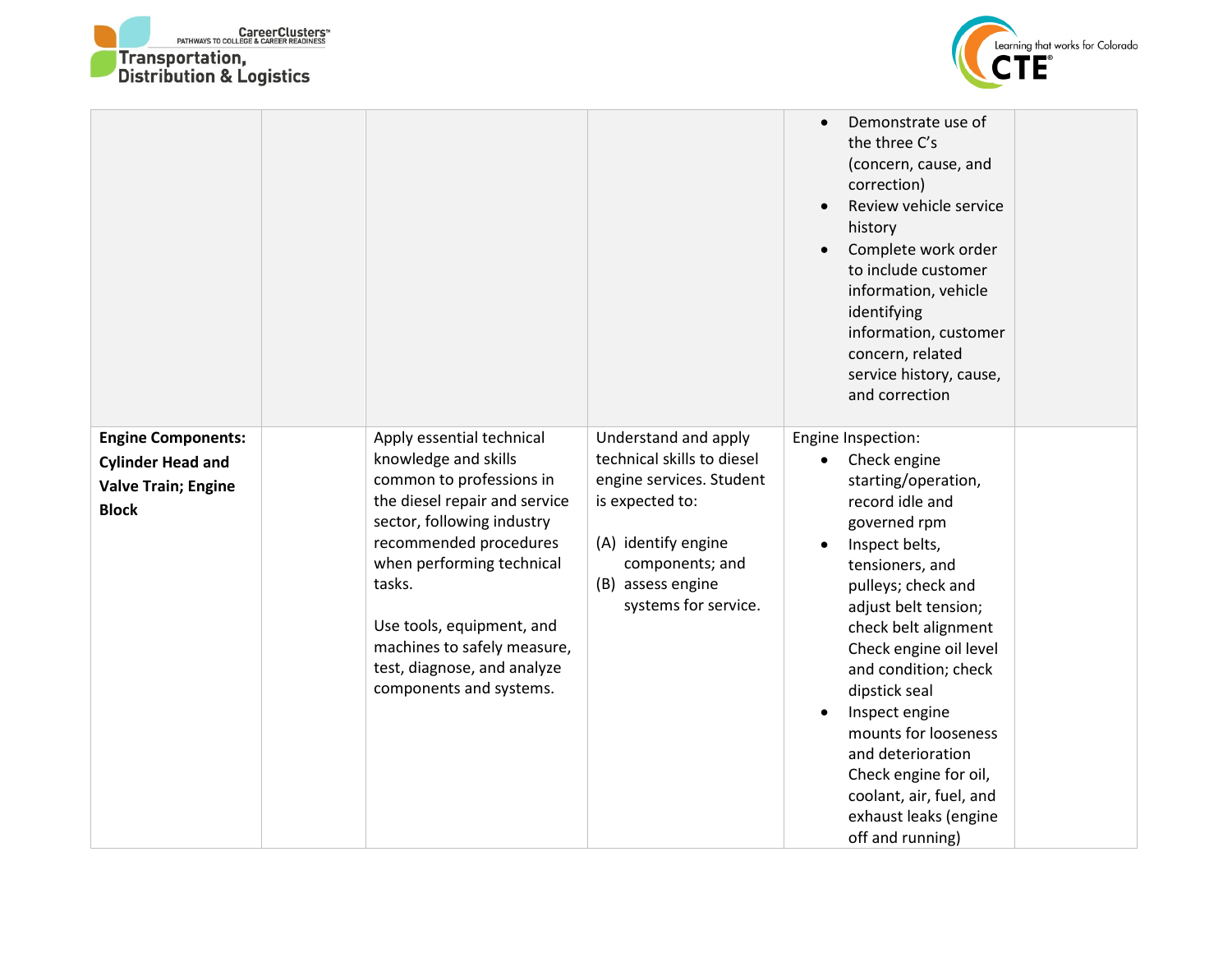



|                                                  |                                                                                                                                                     |                                                                                                                                                                                                         | Check engine<br>$\bullet$<br>compartment wiring<br>harnesses,<br>connectors, and seals<br>for damage and<br>proper routing<br>Inspect fuel, oil, diesel<br>$\bullet$<br>exhaust fluid (DEF)<br>and coolant levels,<br>and condition;<br>determine needed<br>action.<br>Identify engine fuel,<br>$\bullet$<br>oil, coolant, air, and<br>other leaks;<br>determine needed<br>action.<br>Observe engine<br>$\bullet$<br>exhaust smoke color<br>and quantity.<br>Check and record<br>electronic diagnostic<br>codes.<br>See NATEF Task list for<br>additional tasks. |
|--------------------------------------------------|-----------------------------------------------------------------------------------------------------------------------------------------------------|---------------------------------------------------------------------------------------------------------------------------------------------------------------------------------------------------------|------------------------------------------------------------------------------------------------------------------------------------------------------------------------------------------------------------------------------------------------------------------------------------------------------------------------------------------------------------------------------------------------------------------------------------------------------------------------------------------------------------------------------------------------------------------|
| <b>Lubrication and</b><br><b>Cooling Systems</b> | Use tools, equipment, and<br>machines to safely measure,<br>test, diagnose, and analyze<br>components and systems for<br>diesel service and repair. | Student apply knowledge<br>of lubrication and cooling<br>systems for diesel service<br>and repair. Student is<br>expected to:<br>(A) demonstrate and<br>apply the procedures to<br>inspect and maintain | Perform lubrication systems<br>service and repair:<br>Check engine oil level,<br>$\bullet$<br>condition, and<br>consumption;<br>determine needed<br>action.<br>Inspect and measure<br>$\bullet$<br>oil pump, drives, inlet                                                                                                                                                                                                                                                                                                                                       |
|                                                  |                                                                                                                                                     | cooling and lubrication<br>systems.                                                                                                                                                                     | pipes, and pick-up<br>screens; check drive                                                                                                                                                                                                                                                                                                                                                                                                                                                                                                                       |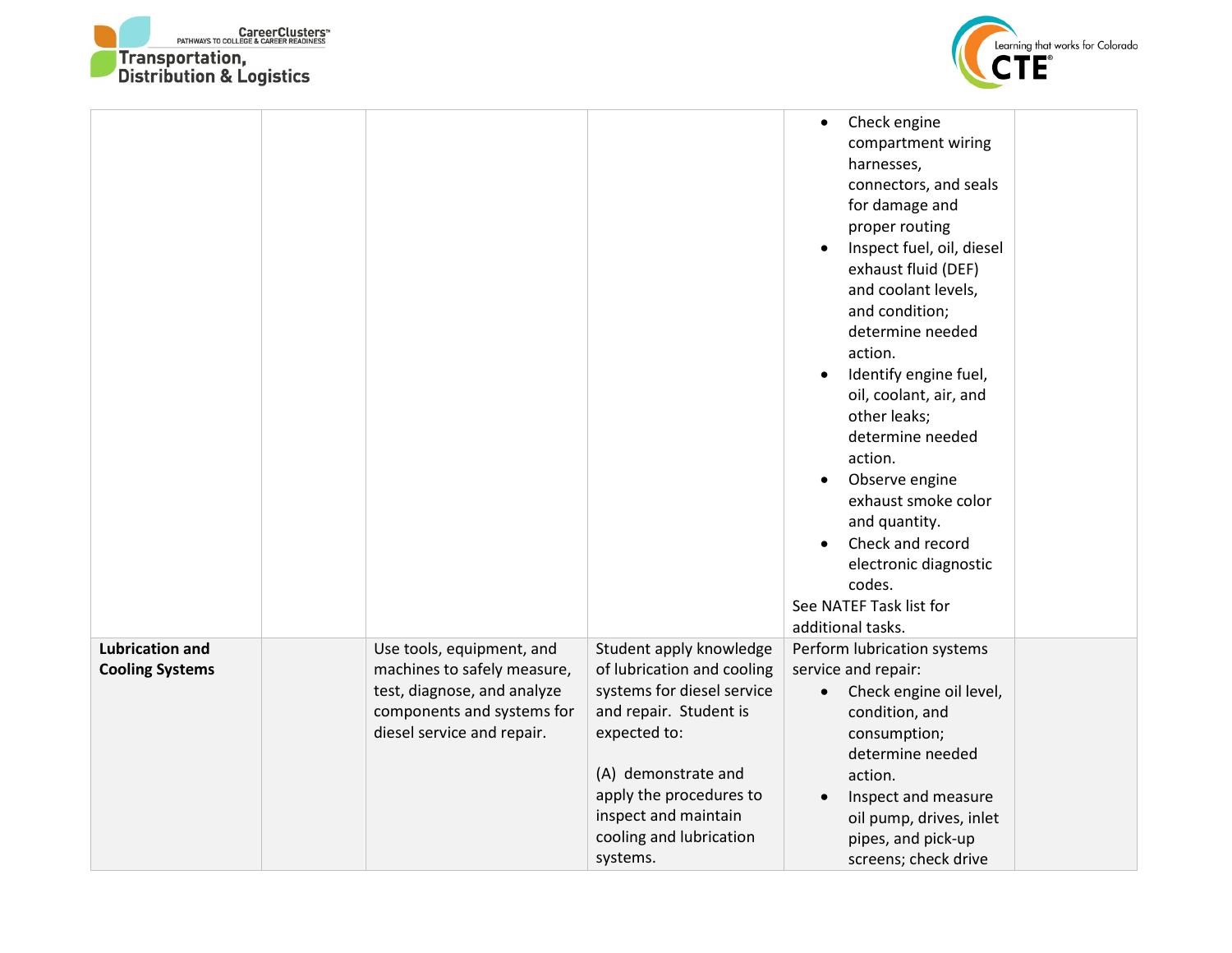



|                                            |                                                                                                                                           |                                                                          | gear clearances;<br>determine needed<br>action.<br>Determine proper<br>$\bullet$<br>lubricant and filter<br>requirements.<br>Perform oil and filter<br>change<br>Perform Cooling Systems<br>service assessment:<br>Check engine coolant<br>$\bullet$<br>type, level, condition,<br>and consumption; test<br>coolant for freeze<br>protection and<br>additive package<br>concentration;<br>determine needed<br>action.<br>Test coolant<br>$\bullet$<br>temperature and<br>check operation of<br>temperature and level<br>sensors, gauge,<br>and/or sending unit;<br>determine needed<br>action.<br>Inspect thermostatic<br>$\bullet$<br>cooling fan system<br>(hydraulic, pneumatic,<br>and electronic) |  |
|--------------------------------------------|-------------------------------------------------------------------------------------------------------------------------------------------|--------------------------------------------------------------------------|--------------------------------------------------------------------------------------------------------------------------------------------------------------------------------------------------------------------------------------------------------------------------------------------------------------------------------------------------------------------------------------------------------------------------------------------------------------------------------------------------------------------------------------------------------------------------------------------------------------------------------------------------------------------------------------------------------|--|
| <b>Air Induction and</b><br><b>Exhaust</b> | Demonstrate an<br>understanding of the process<br>to perform regular audits<br>and inspections to maintain<br>compliance with appropriate | Inspect air induction and<br>exhaust systems.<br>Student is expected to: | Inspect the air induction and<br>exhaust systems:<br>Check air induction<br>$\bullet$<br>system: piping, hoses,<br>clamps, and mounts;                                                                                                                                                                                                                                                                                                                                                                                                                                                                                                                                                                 |  |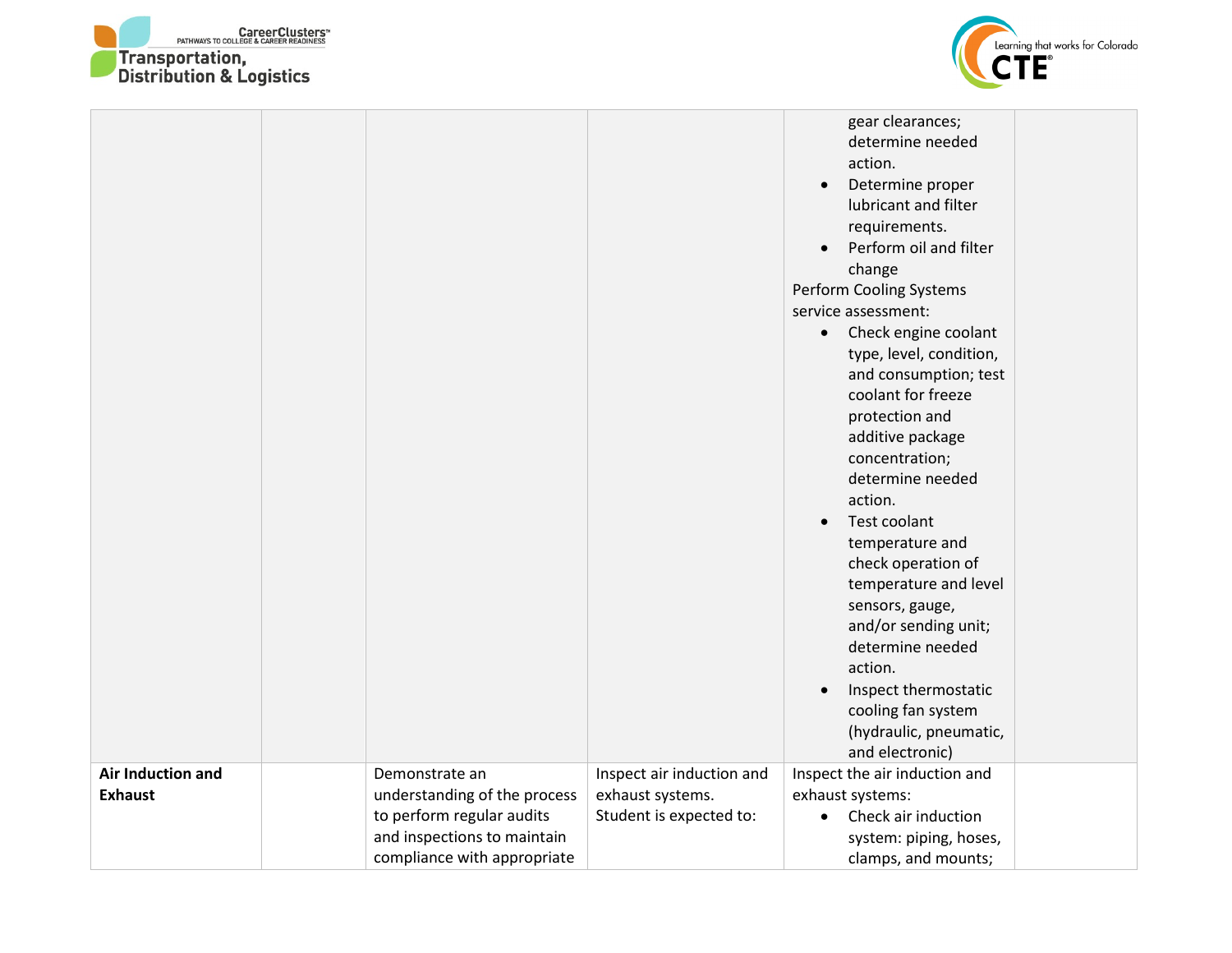



| regulations in areas such as<br>safety, health, emissions, and<br>environmental protection. | (A) identify the<br>components of the<br>air induction and<br>exhaust system; and<br>(B) inspect air induction<br>and exhaust systems<br>for service. | service or replace air<br>filter as needed.<br>Inspect intake<br>manifold, gaskets, and<br>connections;<br>determine needed<br>action.<br>Inspect charge air<br>$\bullet$<br>cooler assemblies;<br>determine needed<br>action.<br>Inspect exhaust<br>$\bullet$<br>manifold, piping,<br>mufflers, and<br>mounting hardware;<br>determine needed<br>action.<br><b>Preventative Maintenance:</b><br>Check exhaust system<br>mountings for looseness and<br>damage.<br>Check engine exhaust system<br>for leaks, proper routing, and<br>damaged or missing<br>components to include<br>exhaust gas recirculation<br>(EGR) system and after<br>treatment devices, if<br>equipped.<br>Check air induction system:<br>piping, charge air cooler,<br>hoses, clamps, and mountings;<br>check for air restrictions and<br>leaks.<br>Inspect turbocharger for leaks;<br>check mountings and<br>connections. |  |
|---------------------------------------------------------------------------------------------|-------------------------------------------------------------------------------------------------------------------------------------------------------|--------------------------------------------------------------------------------------------------------------------------------------------------------------------------------------------------------------------------------------------------------------------------------------------------------------------------------------------------------------------------------------------------------------------------------------------------------------------------------------------------------------------------------------------------------------------------------------------------------------------------------------------------------------------------------------------------------------------------------------------------------------------------------------------------------------------------------------------------------------------------------------------------|--|
|---------------------------------------------------------------------------------------------|-------------------------------------------------------------------------------------------------------------------------------------------------------|--------------------------------------------------------------------------------------------------------------------------------------------------------------------------------------------------------------------------------------------------------------------------------------------------------------------------------------------------------------------------------------------------------------------------------------------------------------------------------------------------------------------------------------------------------------------------------------------------------------------------------------------------------------------------------------------------------------------------------------------------------------------------------------------------------------------------------------------------------------------------------------------------|--|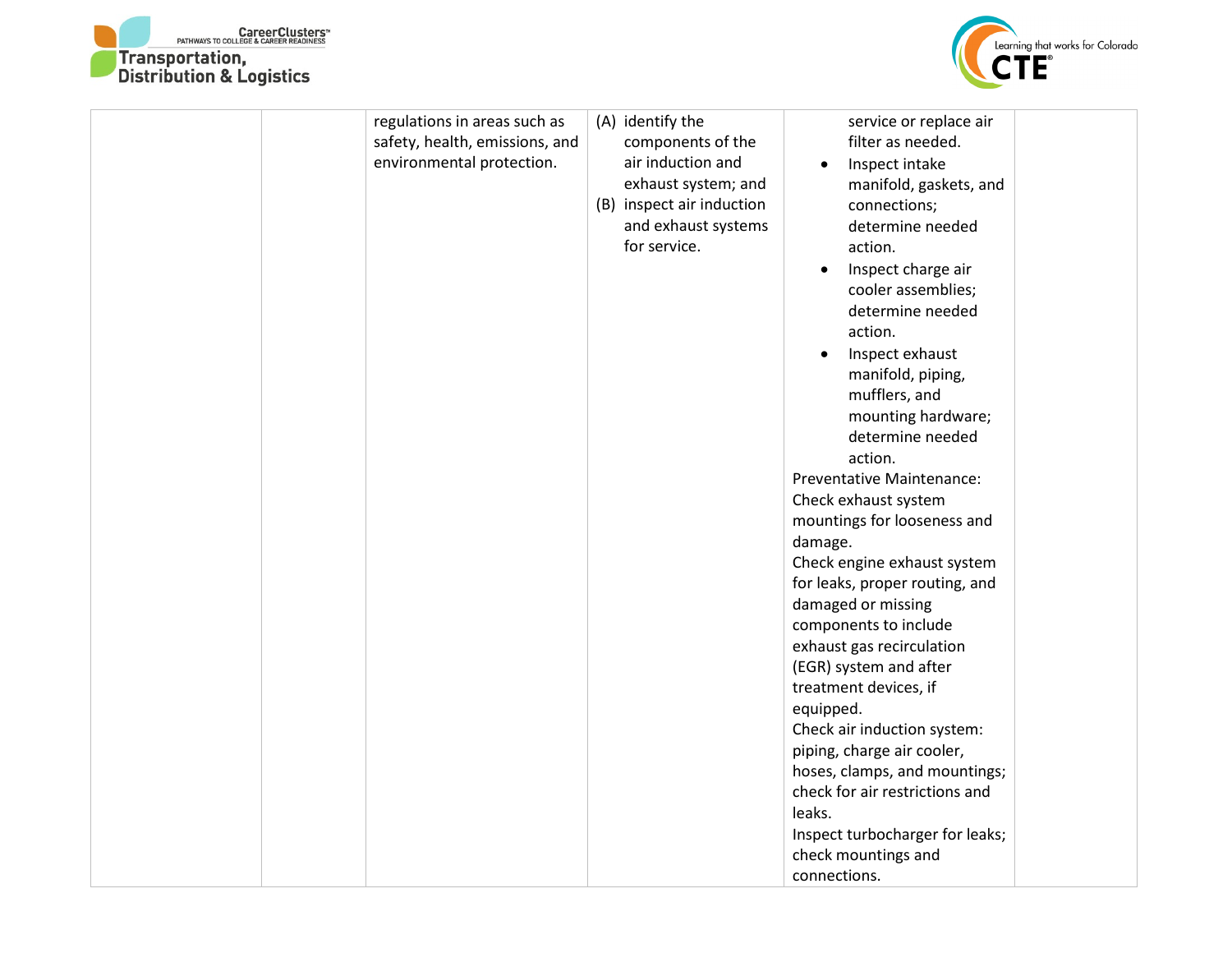



|                        |                                                                                                                                                                           |                                                                                                                                                                                                                                                                                                                                                                                                                                                                           | Service or replace air filter as<br>needed; check and reset air<br>filter restriction indicator.<br>Inspect crankcase ventilation<br>system.<br>Inspect diesel exhaust fluid<br>(DEF) system, to include tanks,<br>lines, gauge, pump, and filter. |  |
|------------------------|---------------------------------------------------------------------------------------------------------------------------------------------------------------------------|---------------------------------------------------------------------------------------------------------------------------------------------------------------------------------------------------------------------------------------------------------------------------------------------------------------------------------------------------------------------------------------------------------------------------------------------------------------------------|----------------------------------------------------------------------------------------------------------------------------------------------------------------------------------------------------------------------------------------------------|--|
| <b>Hydraulic pumps</b> | Understand and apply<br>knowledge of hydraulic<br>systems in diesel vehicles.                                                                                             | Identify system type<br>(closed and open) and<br>verify proper operation<br>of hydraulic systems.<br>Student is expected to:<br>(A) investigate general<br>system operation;<br>(B) identify system fluid<br>type;<br>(C) identify causes of<br>pump failure,<br>unusual pump noises,<br>temperature, flow<br>and leakage<br>problems;<br>(D) determine pump<br>type, rotation, and<br>drive system; and<br>(E) read and interpret<br>systems diagrams<br>and schematics. | Describe-procedures for<br>inspection and maintenance<br>of ancillary-systems such as<br>braking, steering, suspension,<br>and hydraulic/pneumatic<br>systems.                                                                                     |  |
| <b>Fuel Service</b>    | Demonstrate an<br>understanding of the process<br>to perform regular audits<br>and inspections to maintain<br>compliance with appropriate<br>regulations in areas such as | Perform fuel supply<br>systems inspection.<br>Student is expected to:<br>(A) identify fuel system<br>components; and                                                                                                                                                                                                                                                                                                                                                      | Perform fuel supply systems<br>service:<br>Check fuel level, and<br>condition; determine<br>needed action.                                                                                                                                         |  |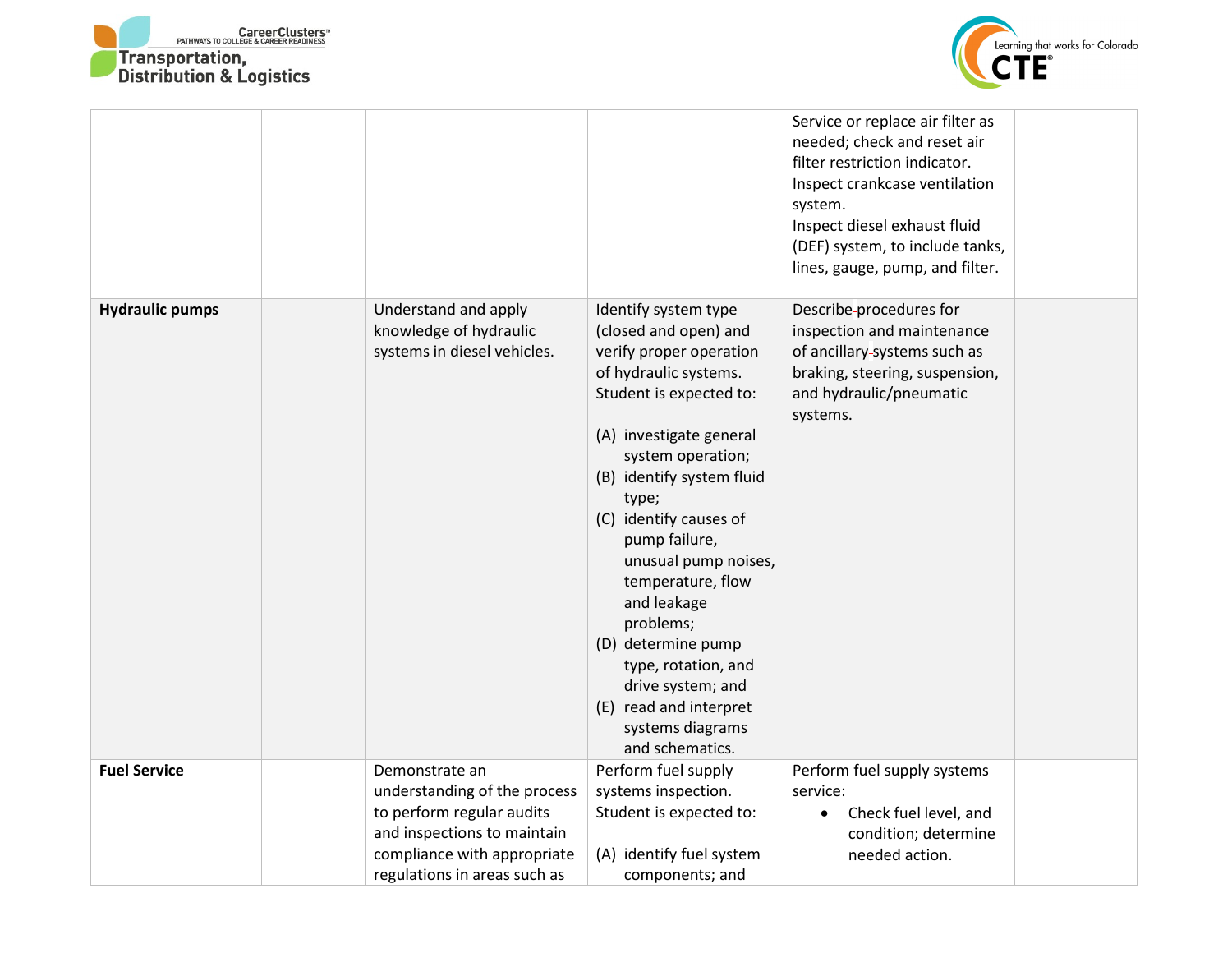



|                                                         | safety, health, emissions, and<br>environmental protection.                 | (B) investigate fuel<br>systems service<br>processes.                                                                                                                                                                                                                                                                                                                             | Inspect fuel tanks,<br>$\bullet$<br>vents, caps, mounts,<br>valves, screens,<br>crossover system,<br>supply and return<br>lines and fittings;<br>determine needed<br>action.<br>Inspect primary fuel<br>$\bullet$<br>delivery system;<br>determine needed<br>action.<br>Drain water from fuel<br>system.<br>Service water<br>separator/fuel heater;<br>replace fuel filter(s);<br>prime and bleed fuel<br>system.         |
|---------------------------------------------------------|-----------------------------------------------------------------------------|-----------------------------------------------------------------------------------------------------------------------------------------------------------------------------------------------------------------------------------------------------------------------------------------------------------------------------------------------------------------------------------|---------------------------------------------------------------------------------------------------------------------------------------------------------------------------------------------------------------------------------------------------------------------------------------------------------------------------------------------------------------------------------------------------------------------------|
| <b>Battery, Starting and</b><br><b>Charging Systems</b> | Understand the scientific<br>principles related to power<br>and electricity | Student understands and<br>applies concepts of<br>power and electricity to<br>diesel power vehicle<br>systems. Student is<br>expected to:<br>(A) demonstrate and<br>apply the concepts of<br>electrical circuit<br>testing, including<br>Ohm's law, voltage<br>drop, resistance,<br>amperage, and<br>voltage, as related to<br>batteries and<br>charging and starting<br>systems; | <b>State basics of Electron</b><br>Theory:<br>Conductors, semi-<br>$\bullet$<br>conductors and<br>Insulators<br>Current flow theory -<br>$\bullet$<br>electron, conventional<br>Demonstrates knowledge of<br>electrical/electronics series,<br>parallel, and series-parallel<br>circuits using principles of<br>electricity (Ohm's Law). P-1<br>Uses wiring diagrams to trace<br>electrical/electronic circuits.<br>$P-1$ |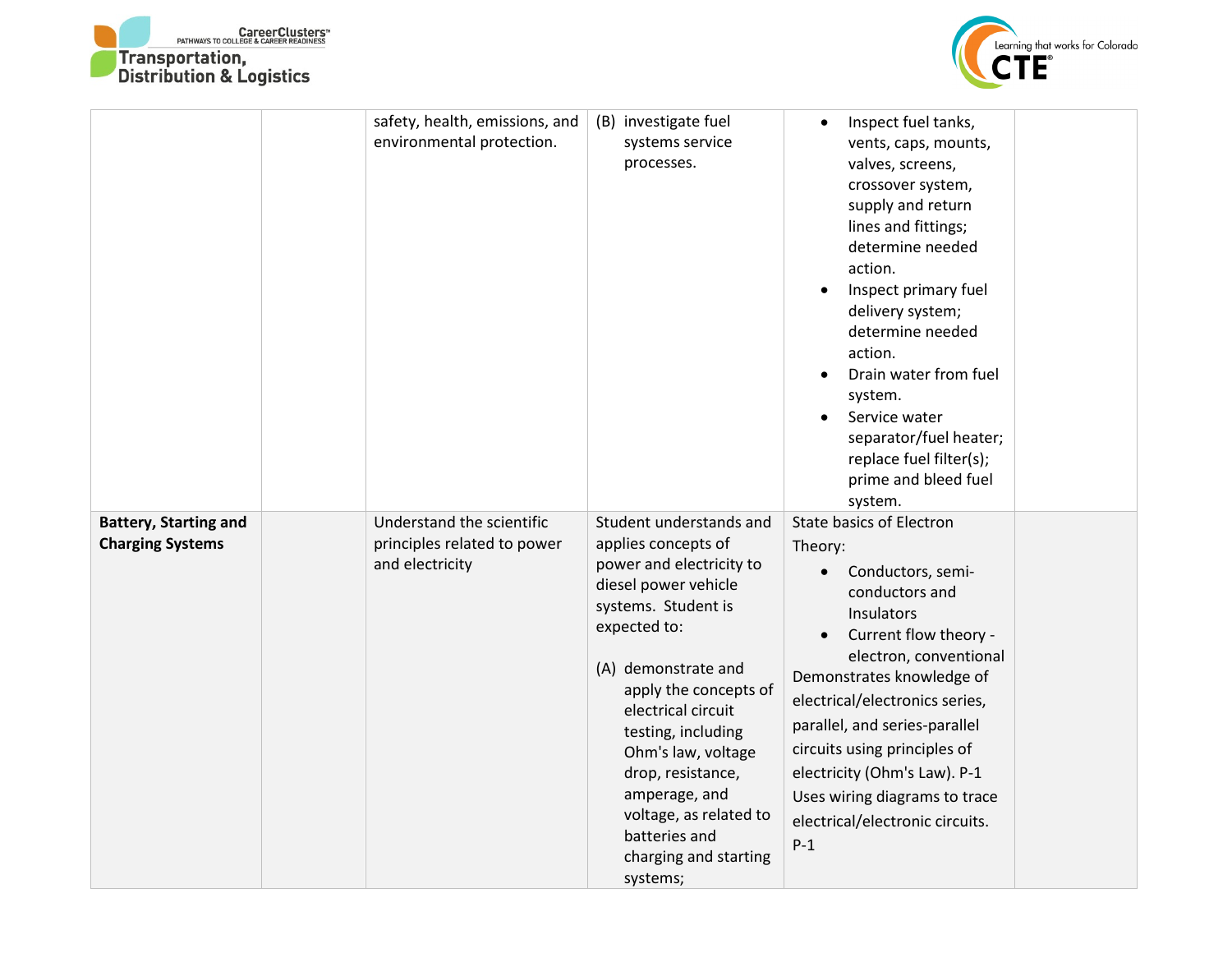



|  |             | (B) demonstrate and<br>apply the concepts of<br>wiring diagrams and<br>related symbols and<br>series and parallel<br>circuits.<br>(C) understand batteries<br>and how the work.<br>(D) understand and<br>apply technical skills<br>for the testing of<br>automotive batteries,<br>including digital<br>multimeter(s) and;<br>(E) understand and<br>apply concepts of<br>electrical<br>measurements. | Demonstrate knowledge of<br>the causes and effects from<br>shorts, grounds, opens, and<br>resistance problems in<br>electrical/electronic circuits.<br>$P-2$<br>Checks operation of electrical<br>circuits with a test light. P-2<br>Checks operation of electrical<br>circuits with fused jumper<br>wires. P-2<br>Demonstrates proper use of a<br>digital multimeter (DMM)<br>when measuring source<br>voltage, voltage drop<br>(including grounds), current<br>flow, and resistance. P-1 |  |
|--|-------------|-----------------------------------------------------------------------------------------------------------------------------------------------------------------------------------------------------------------------------------------------------------------------------------------------------------------------------------------------------------------------------------------------------|--------------------------------------------------------------------------------------------------------------------------------------------------------------------------------------------------------------------------------------------------------------------------------------------------------------------------------------------------------------------------------------------------------------------------------------------------------------------------------------------|--|
|  |             | <b>Understand the Starting</b>                                                                                                                                                                                                                                                                                                                                                                      | Performs starter current draw                                                                                                                                                                                                                                                                                                                                                                                                                                                              |  |
|  |             | System. Student is                                                                                                                                                                                                                                                                                                                                                                                  | test; determines necessary                                                                                                                                                                                                                                                                                                                                                                                                                                                                 |  |
|  |             | expected to:                                                                                                                                                                                                                                                                                                                                                                                        | action. P-1                                                                                                                                                                                                                                                                                                                                                                                                                                                                                |  |
|  |             |                                                                                                                                                                                                                                                                                                                                                                                                     | Perform starter circuit voltage                                                                                                                                                                                                                                                                                                                                                                                                                                                            |  |
|  |             | (A) understand the                                                                                                                                                                                                                                                                                                                                                                                  | drop tests; determine                                                                                                                                                                                                                                                                                                                                                                                                                                                                      |  |
|  |             | starter current draw<br>test;<br>(B) understand the                                                                                                                                                                                                                                                                                                                                                 | necessary action. P-1                                                                                                                                                                                                                                                                                                                                                                                                                                                                      |  |
|  |             |                                                                                                                                                                                                                                                                                                                                                                                                     | Inspects and tests starter                                                                                                                                                                                                                                                                                                                                                                                                                                                                 |  |
|  |             | starter circuit voltage                                                                                                                                                                                                                                                                                                                                                                             | relays and solenoids;<br>determine necessary action.                                                                                                                                                                                                                                                                                                                                                                                                                                       |  |
|  |             | drop tests;                                                                                                                                                                                                                                                                                                                                                                                         | $P-2$                                                                                                                                                                                                                                                                                                                                                                                                                                                                                      |  |
|  |             | (C) understand the<br>Starter relays and                                                                                                                                                                                                                                                                                                                                                            | Removes and installs starter in                                                                                                                                                                                                                                                                                                                                                                                                                                                            |  |
|  |             | solenoids;                                                                                                                                                                                                                                                                                                                                                                                          | a vehicle. P-1                                                                                                                                                                                                                                                                                                                                                                                                                                                                             |  |
|  |             | (D) understand starter                                                                                                                                                                                                                                                                                                                                                                              | Inspects and test switches,                                                                                                                                                                                                                                                                                                                                                                                                                                                                |  |
|  | removal and | connectors, and wires of                                                                                                                                                                                                                                                                                                                                                                            |                                                                                                                                                                                                                                                                                                                                                                                                                                                                                            |  |
|  |             | installation; and                                                                                                                                                                                                                                                                                                                                                                                   | starter control circuits;                                                                                                                                                                                                                                                                                                                                                                                                                                                                  |  |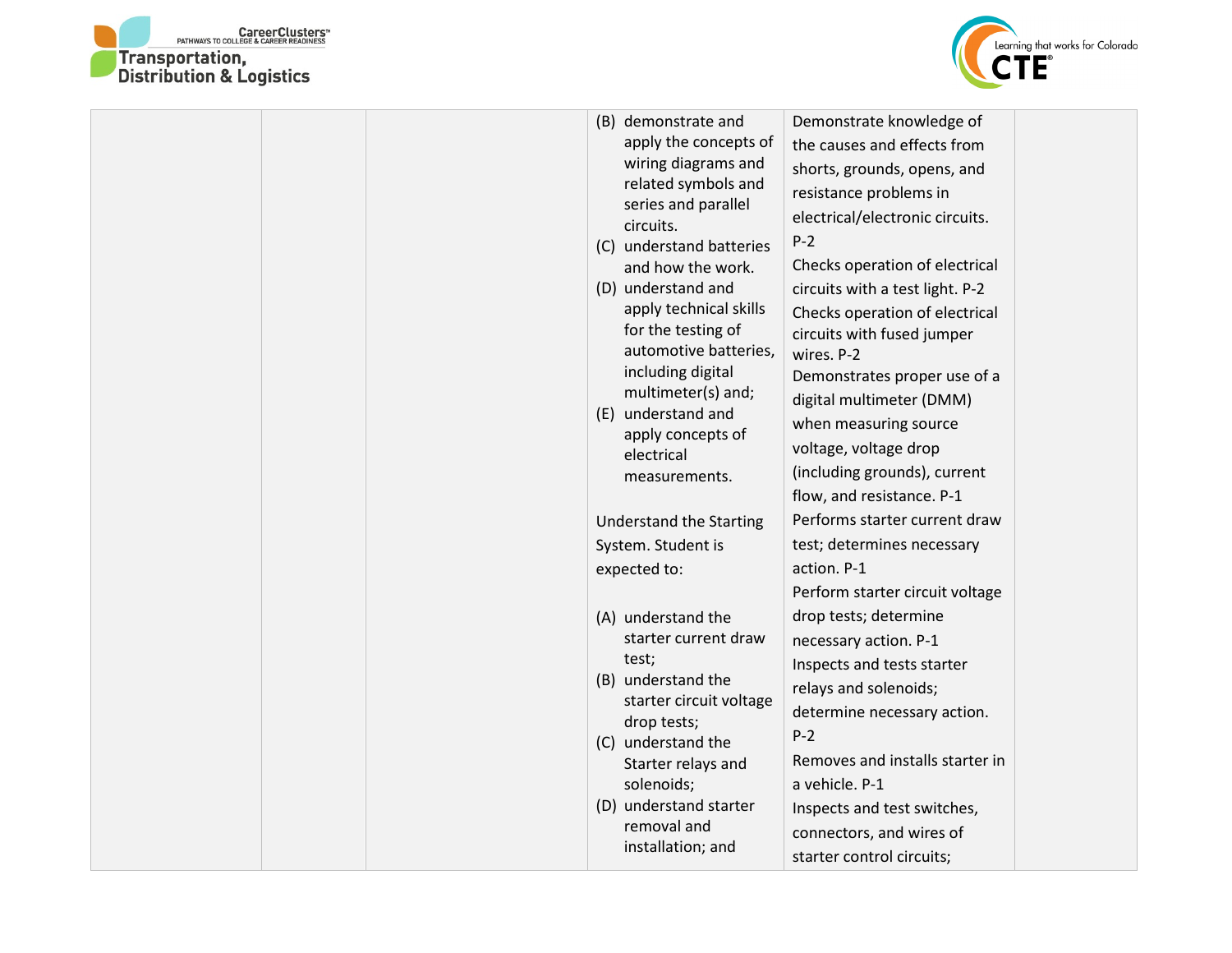



|                         |                                                                                                     | (E) understand test<br>switches, connectors,<br>and wires of starter<br>control circuits.<br>Understand the Charging<br>System. Student is<br>expected to:<br>(A) understand the<br>Output test and how<br>it is used;<br>(B) understand<br>generator drive belts<br>(alternator); and<br>(C) understand charging<br>circuits voltage drop<br>test | determines necessary action.<br>$P-2$<br>Inspects and tests fusible<br>links, circuit breakers, and<br>fuses; determines necessary<br>action. P-1<br>Performs charging system<br>output test; determines<br>necessary action. P-1<br>Inspects, adjusts, or replaces<br>generator (alternator) drive<br>belts; check pulleys and<br>tensioners for wear; checks<br>pulley and belt alignment. P-1<br>Removes, inspects, and re-<br>installs generator (alternator).<br>$P-2$<br>Performs charging circuit<br>voltage drop tests; determines<br>necessary action. P-1<br>Inspect alternator, mountings,<br>cable, wiring, and wiring<br>routing; determine needed<br>action.<br>Perform alternator output<br>tests |  |
|-------------------------|-----------------------------------------------------------------------------------------------------|----------------------------------------------------------------------------------------------------------------------------------------------------------------------------------------------------------------------------------------------------------------------------------------------------------------------------------------------------|------------------------------------------------------------------------------------------------------------------------------------------------------------------------------------------------------------------------------------------------------------------------------------------------------------------------------------------------------------------------------------------------------------------------------------------------------------------------------------------------------------------------------------------------------------------------------------------------------------------------------------------------------------------------------------------------------------------|--|
| <b>Tires and Wheels</b> | Understand and apply<br>knowledge of wheel and tire<br>inspection for diesel service<br>and repair. | Perform basic inspection<br>of tires and wheels.<br>Student is expected to:<br>(A) identify tire wear<br>patterns;<br>(B) check tread depth<br>and pressure;                                                                                                                                                                                       | See NATEF Task list for<br>additional tasks                                                                                                                                                                                                                                                                                                                                                                                                                                                                                                                                                                                                                                                                      |  |